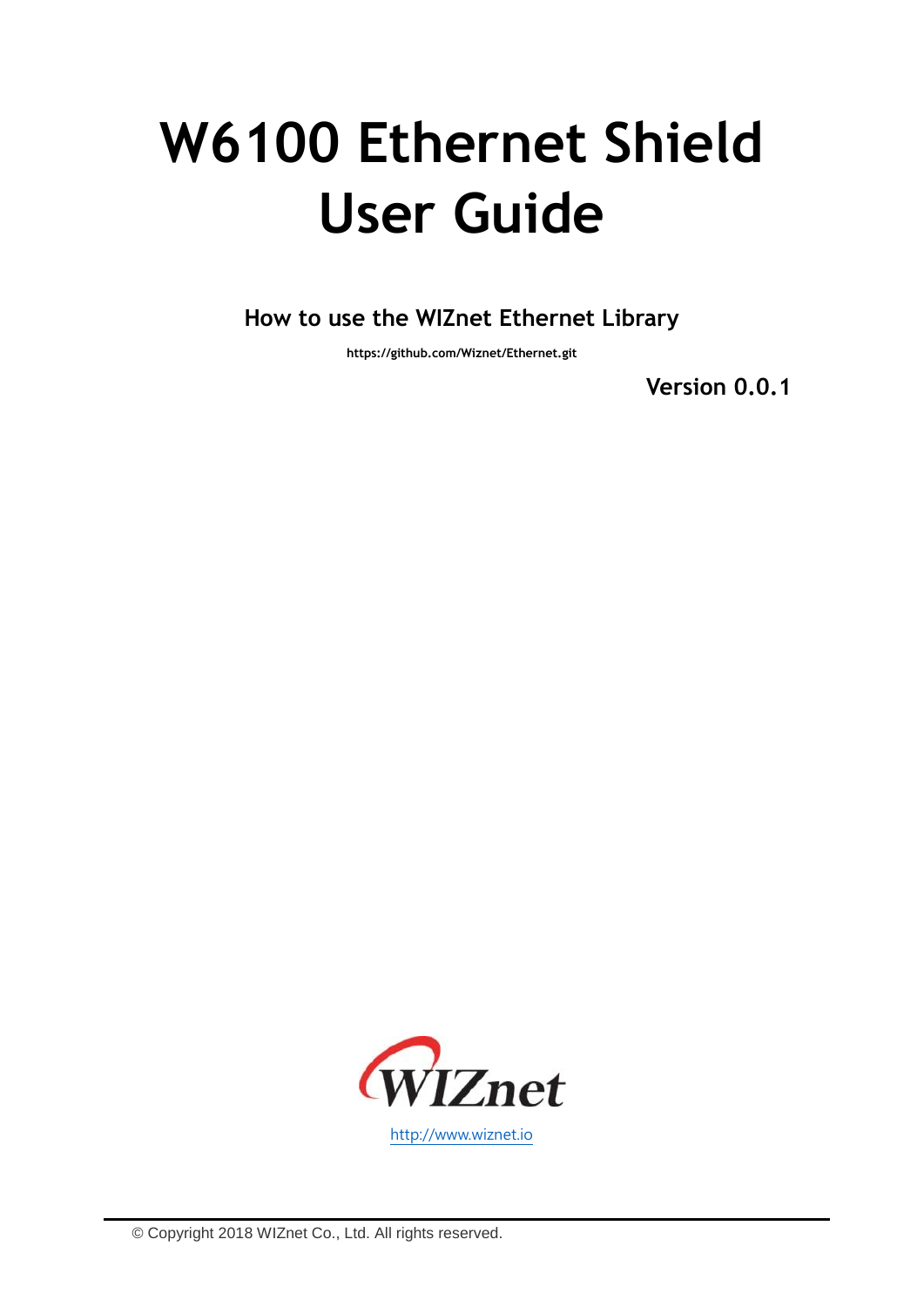

# **Contents**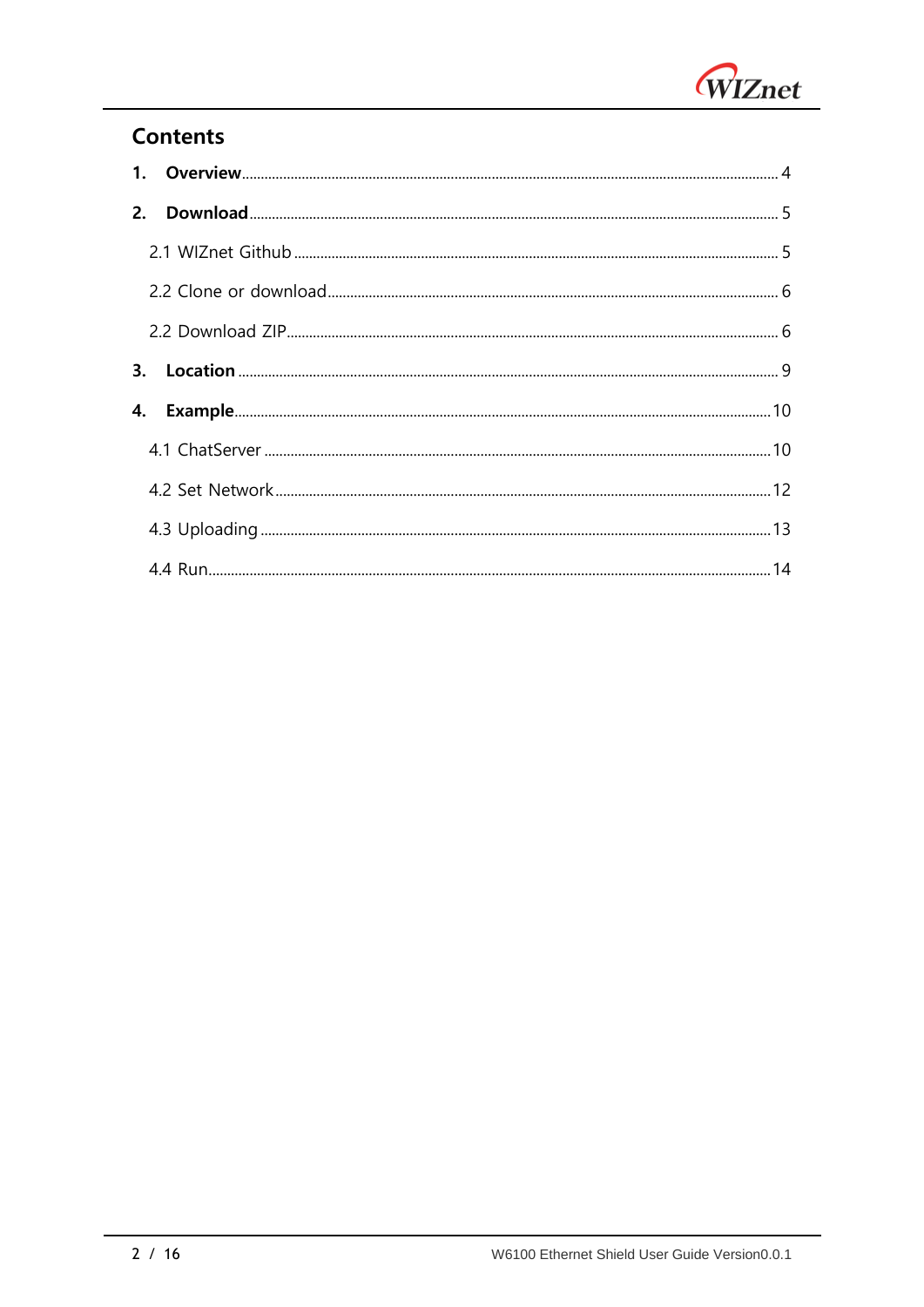

# **Figure**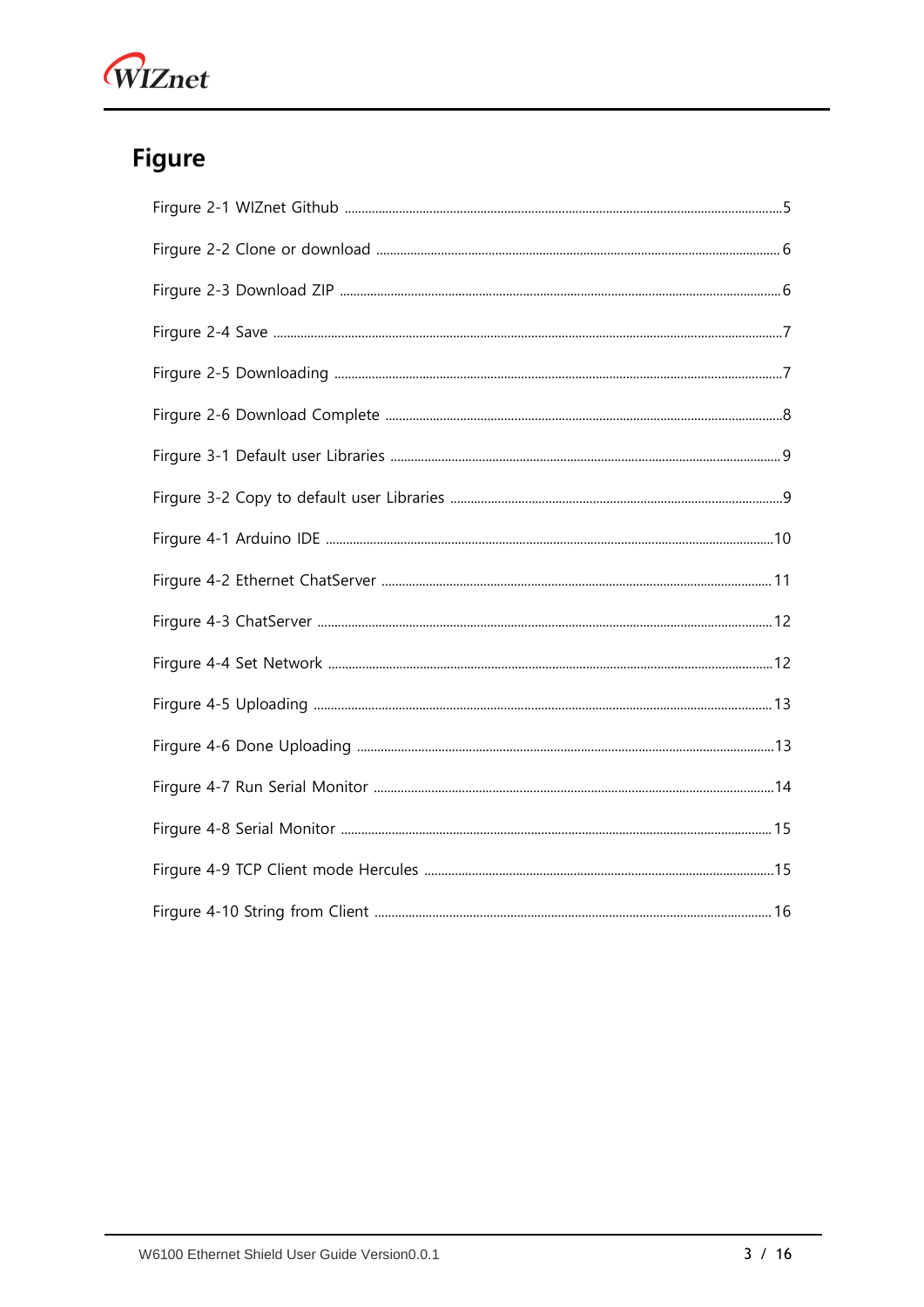

### <span id="page-3-0"></span>**1. Overview**

Arduino Ethernet Shield의 사용자를 위해 Arduino<sup>1</sup>는 배포하는 IDE에 Ethernet Library<sup>2</sup>를 포함하고 있다. 현재 배포되는 Arduino IDE는 ARDUINO 1.8.7<sup>3</sup>이며 포함된 Ethernet Library 는 V2.0.0이다.

Ethernet Library V2.0.0은 기존 Arduino Ethernet Shield, Arduino Ethernet Shield 2를 함께 지원하며, 이를 위해 W5100/W5200/W5500을 모두 지원할 수 있도록 하였다. Arduino Ethernet Shield 2를 위한 Arduino Ethernet Library 2는 기존과 같이 W5500만을 지원하는 형태로 남았지만 Ethernet Library V2.0.0으로 사용 가능하다.

Ethernet Library V2.0.0은 Github<sup>4</sup>에서 개발되고 Release되며, W6100를 지원할 수 있도록 WIZnet Github<sup>5</sup>에서 추가 개발하여 현재 Pull Request를 통한 Release를 준비 중 이다.

이 문서는 W6100를 지원하는 Ethernet Library가 Arduino IDE에 포함되기 전, W6100 Ethernet Shield를 사용하는 사용자를 위해 WIZnet Github에서 Ethernet Library를 다운 받아 설치한 Arduino IDE에 적용하는 방법을 기술한다.

-

<sup>1</sup> <https://www.arduino.cc/>

<sup>2</sup> <https://www.arduino.cc/en/Reference/Ethernet>

<sup>3</sup> <https://www.arduino.cc/en/Main/Software>

<sup>4</sup> <https://github.com/arduino-libraries/Ethernet>

<sup>5</sup> <https://github.com/Wiznet/Ethernet>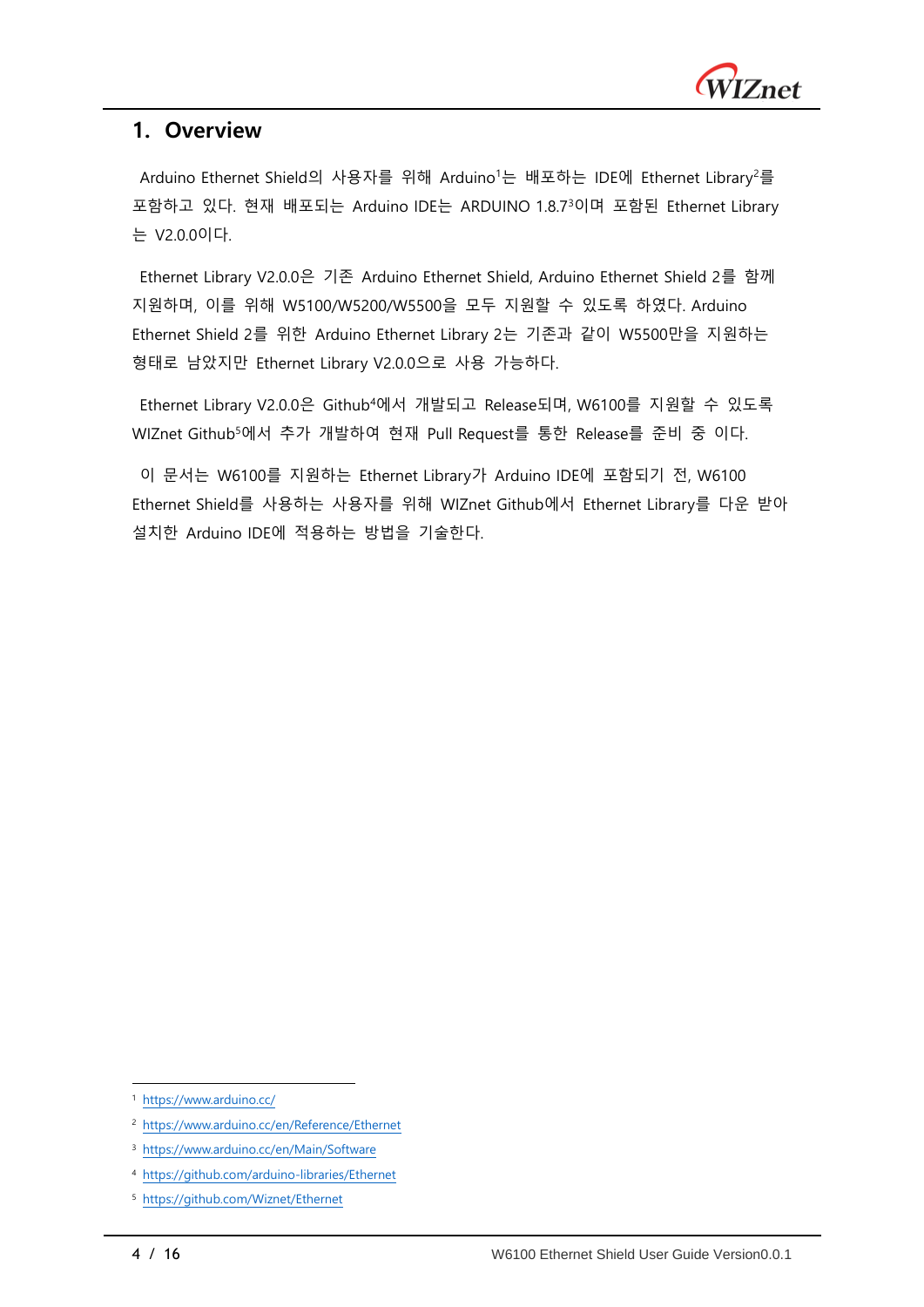# <span id="page-4-0"></span>**2. Download**

WIZnet Github에는 Arduino Ethernet Library V2.0.0에서 Fork하여 W6100를 지원할 수 있 도록 개발한 Library가 있다. 아래와 같이 Download한다.

#### <span id="page-4-1"></span>2.1 WIZnet Github

Internet Browser로 아래 주소에 접속한다. TortoiseGit과 같은 Client를 통해 Download하여 도 관계 없다.

#### 주소 :<https://github.com/Wiznet/Ethernet>

| 屳                                                                                            | GitHub, Inc. [US] https://github.com/Wiznet/Ethernet                                                                                                         |                    | Ⅲ ☆<br>☆                                                     |
|----------------------------------------------------------------------------------------------|--------------------------------------------------------------------------------------------------------------------------------------------------------------|--------------------|--------------------------------------------------------------|
| <b>Business</b><br><b>Features</b>                                                           | Pricing<br>Explore<br>Marketplace                                                                                                                            | Search             | Sign in or Sign up<br>$\sqrt{2}$                             |
| <b>Wiznet / Ethernet</b><br>forked from arduino-libraries/Ethernet                           |                                                                                                                                                              | <b>Watch</b>       | $\sqrt{2}$ Fork<br>23<br>35<br><b>★</b> Star<br>$\mathbf{1}$ |
| <> Code<br>(*) Pull requests 0                                                               | <b>III</b> Projects 0<br><b>Ill Insights</b>                                                                                                                 |                    |                                                              |
| $\checkmark$                                                                                 | Join GitHub today<br>GitHub is home to over 28 million developers working together to host<br>and review code, manage projects, and build software together. |                    | <b>Dismiss</b>                                               |
|                                                                                              | Sign up                                                                                                                                                      |                    |                                                              |
| C 243 commits                                                                                | 194 branches                                                                                                                                                 | <b>10</b> releases | <b>11 30 contributors</b>                                    |
| New pull request<br>Branch: master =                                                         |                                                                                                                                                              |                    | Clone or download *<br><b>Find file</b>                      |
|                                                                                              |                                                                                                                                                              |                    | <b>『I Pull request</b> ■ Compare                             |
| taylor-an Added W5100S for W5100S Ethernetshield                                             |                                                                                                                                                              |                    | Latest commit f78bdb7 3 days ago                             |
| examples                                                                                     | Replace boolean type with bool in examples                                                                                                                   |                    | 4 months ago                                                 |
| <b>SFC</b>                                                                                   | Added W5100S for W5100S Ethernetshield                                                                                                                       |                    |                                                              |
|                                                                                              | Added some other entries in the AUTHORS file                                                                                                                 |                    | 3 days ago<br>2 years ago                                    |
| This branch is 1 commit ahead of arduino-libraries: master.<br><b>AUTHORS</b><br>README.adoc | [doc] http -> https                                                                                                                                          |                    |                                                              |
| Ethernet Library for Arduino http://arduino.cc/<br>Reywords.txt                              | Added W5100S for W5100S Ethernetshield                                                                                                                       |                    | 3 months ago<br>3 days ago                                   |

<span id="page-4-2"></span>**Firgure 2-1 WIZnet Github**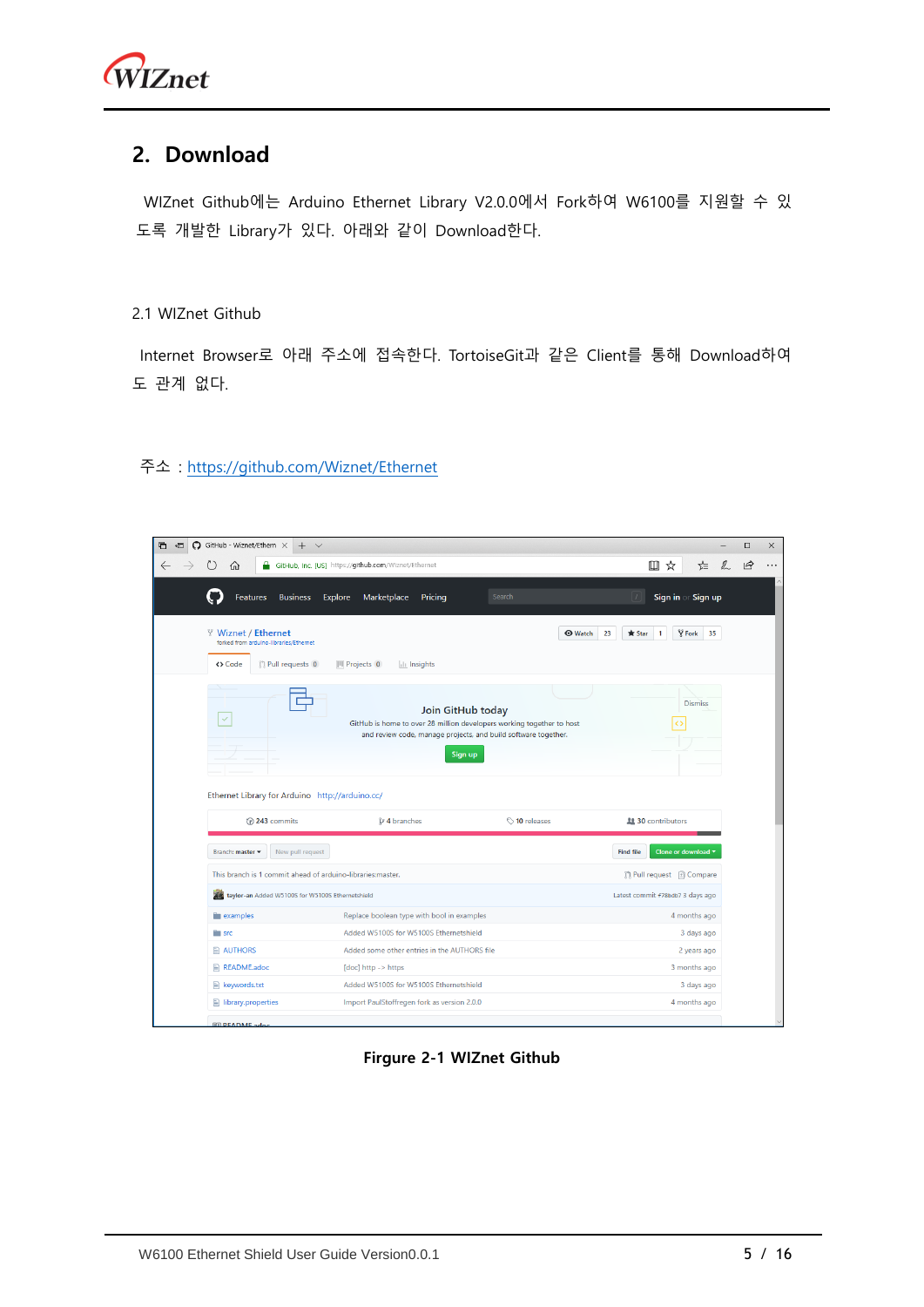

#### <span id="page-5-0"></span>2.2 Clone or download

Clone or download를 선택 한다.

| ⋒                                                                                                                                                       | GitHub, Inc. [US] https://github.com/Wiznet/Ethernet                                                                                                         |                    | 四 ☆<br>☆                                                                |
|---------------------------------------------------------------------------------------------------------------------------------------------------------|--------------------------------------------------------------------------------------------------------------------------------------------------------------|--------------------|-------------------------------------------------------------------------|
| <b>Business</b><br>Features                                                                                                                             | Pricing<br>Explore<br>Marketplace                                                                                                                            | Search             | Sign in or Sign up                                                      |
| <b>Wiznet / Ethernet</b><br>forked from arduino-libraries/Ethernet                                                                                      |                                                                                                                                                              | <b>O</b> Watch     | $Y$ Fork<br>23<br><b>*</b> Star<br>35<br>$\mathbf{1}$                   |
| <> Code<br>17 Pull requests 0                                                                                                                           | <b>III</b> Projects 0<br><b>Ill</b> Insights                                                                                                                 |                    |                                                                         |
| $\checkmark$                                                                                                                                            | Join GitHub today<br>GitHub is home to over 28 million developers working together to host<br>and review code, manage projects, and build software together. |                    | <b>Dismiss</b>                                                          |
|                                                                                                                                                         |                                                                                                                                                              |                    |                                                                         |
|                                                                                                                                                         | Sign up                                                                                                                                                      |                    |                                                                         |
| Co 243 commits                                                                                                                                          | $\n  u$ + branches                                                                                                                                           | <b>10</b> releases | 11 30 contributors                                                      |
| Branch: master -<br>New pull request                                                                                                                    |                                                                                                                                                              |                    | Clone or download *<br>Find file                                        |
|                                                                                                                                                         |                                                                                                                                                              |                    | 门 Pull request [1] Compare                                              |
| taylor-an Added W5100S for W5100S Ethernetshield                                                                                                        |                                                                                                                                                              |                    | Latest commit #78bdb7 3 days ago                                        |
| examples                                                                                                                                                | Replace boolean type with bool in examples                                                                                                                   |                    |                                                                         |
| <b>STC</b>                                                                                                                                              | Added W5100S for W5100S Ethernetshield                                                                                                                       |                    |                                                                         |
|                                                                                                                                                         | Added some other entries in the AUTHORS file                                                                                                                 |                    |                                                                         |
|                                                                                                                                                         | [doc] http -> https                                                                                                                                          |                    |                                                                         |
| Ethernet Library for Arduino http://arduino.cc/<br>This branch is 1 commit ahead of arduino-libraries:master.<br>AUTHORS<br>README.adoc<br>Reywords.txt | Added W5100S for W5100S Ethernetshield                                                                                                                       |                    | 4 months ago<br>3 days ago<br>2 years ago<br>3 months ago<br>3 days ago |

**Firgure 2-2 Clone or download**

#### <span id="page-5-2"></span><span id="page-5-1"></span>2.2 Download ZIP

Download ZIP을 선택하여 ZIP으로 압축된 Source Code를 저장한다.



<span id="page-5-3"></span>**Firgure 2-3 Download ZIP**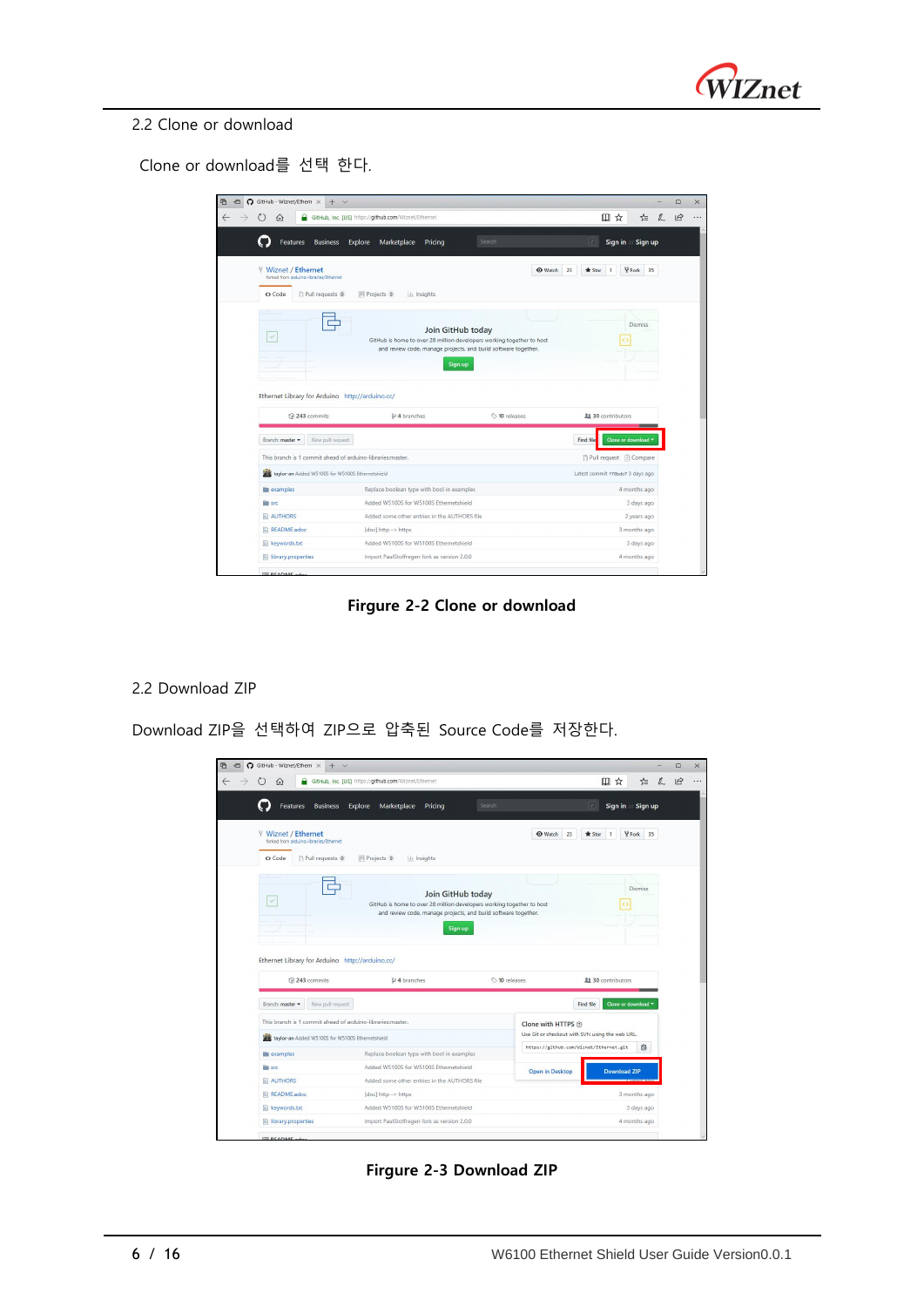

| $\bigcap$ GitHub - Wiznet/Ethern $\times$<br>$+$ $\vee$                                                       |                                                                                            |                        |                                                 |                   |
|---------------------------------------------------------------------------------------------------------------|--------------------------------------------------------------------------------------------|------------------------|-------------------------------------------------|-------------------|
| ⋒                                                                                                             | GitHub, Inc. [US] https://github.com/Wiznet/Ethernet                                       |                        | Ⅲ ☆                                             | $\mathbb{Z}$<br>仝 |
| <b>Business</b><br>Features                                                                                   | Pricing<br>Explore<br>Marketplace                                                          | Search                 | Sign in or Sign up                              |                   |
| <b>Wiznet / Ethernet</b><br>forked from arduino-libraries/Ethernet                                            | <b>Y</b> Fork<br><b>★</b> Star                                                             | 35                     |                                                 |                   |
| <> Code<br>1 <sup>t</sup> ) Pull requests 0                                                                   | III Projects 0<br>Ill Insights                                                             |                        |                                                 |                   |
| $\checkmark$                                                                                                  | Join GitHub today<br>GitHub is home to over 28 million developers working together to host |                        |                                                 | <b>Dismiss</b>    |
| and review code, manage projects, and build software together.                                                |                                                                                            |                        |                                                 |                   |
|                                                                                                               | Sign up                                                                                    |                        |                                                 |                   |
|                                                                                                               |                                                                                            |                        |                                                 |                   |
|                                                                                                               |                                                                                            |                        |                                                 |                   |
| C 243 commits                                                                                                 | <b>1/2 4</b> branches                                                                      | <b>O</b> 10 releases   | 11 30 contributors                              |                   |
|                                                                                                               |                                                                                            |                        |                                                 |                   |
| Branch: master +<br>New pull request                                                                          |                                                                                            |                        | <b>Find file</b><br>Clone or download *         |                   |
| Ethernet Library for Arduino http://arduino.cc/<br>This branch is 1 commit ahead of arduino-libraries:master. |                                                                                            | Clone with HTTPS @     |                                                 |                   |
| taylor-an Added W5100S for W5100S Ethernetshield                                                              |                                                                                            |                        | Use Git or checkout with SVN using the web URL. |                   |
| <b>Examples</b>                                                                                               | Replace boolean type with bool in examples                                                 |                        | https://github.com/Wiznet/Ethernet.git          | 爵                 |
| <b>STC</b>                                                                                                    | Added W5100S for W5100S Ethernetshield                                                     |                        |                                                 |                   |
|                                                                                                               | Added some other entries in the AUTHORS file                                               | <b>Open in Desktop</b> | <b>Download ZIP</b>                             |                   |
| AUTHORS<br>README.adoc                                                                                        | [doc] http -> https                                                                        |                        | 3 months ago                                    | z years ago       |

**Firgure 2-4 Save**

<span id="page-6-0"></span>

| ⋒                                                                                                                                 | GitHub, Inc. [US] https://github.com/Wiznet/Ethernet                                                                                                         |                          | Ⅲ☆<br>☆≡                                        |
|-----------------------------------------------------------------------------------------------------------------------------------|--------------------------------------------------------------------------------------------------------------------------------------------------------------|--------------------------|-------------------------------------------------|
| <b>Business</b><br>Features                                                                                                       | Pricing<br>Explore<br>Marketplace                                                                                                                            | Search                   | Sign in or Sign up                              |
| <b>Wiznet / Ethernet</b><br>forked from arduino-libraries/Ethernet<br><> Code<br>17 Pull requests 0                               | III Projects 0<br><b>Ill</b> Insights                                                                                                                        | <b>O</b> Watch           | $Y$ Fork 35<br>23<br><b>*</b> Star              |
| $\checkmark$                                                                                                                      | Join GitHub today<br>GitHub is home to over 28 million developers working together to host<br>and review code, manage projects, and build software together. |                          | <b>Dismiss</b>                                  |
|                                                                                                                                   | Sign up                                                                                                                                                      |                          |                                                 |
| Co 243 commits                                                                                                                    | $$4$ branches                                                                                                                                                | <sup>0</sup> 10 releases | 11 30 contributors                              |
| New pull request                                                                                                                  |                                                                                                                                                              |                          | <b>Find file</b><br>Clone or download +         |
| Ethernet Library for Arduino http://arduino.cc/<br>Branch: master -<br>This branch is 1 commit ahead of arduino-libraries:master. |                                                                                                                                                              | Clone with HTTPS @       | Use Git or checkout with SVN using the web URL. |
| taylor-an Added W5100S for W5100S Ethernetshield<br><b>illu</b> examples                                                          | Replace boolean type with bool in examples                                                                                                                   |                          | 爵<br>https://github.com/Wiznet/Ethernet.git     |
|                                                                                                                                   | Added W5100S for W5100S Ethernetshield                                                                                                                       |                          | Download ZIP                                    |
|                                                                                                                                   | Added some other entries in the AUTHORS file                                                                                                                 | <b>Open in Desktop</b>   | z years ago                                     |
| <sup>th</sup> src<br>AUTHORS<br>README.adoc                                                                                       | [doc] http -> https                                                                                                                                          |                          | 3 months ago                                    |

<span id="page-6-1"></span>**Firgure 2-5 Downloading**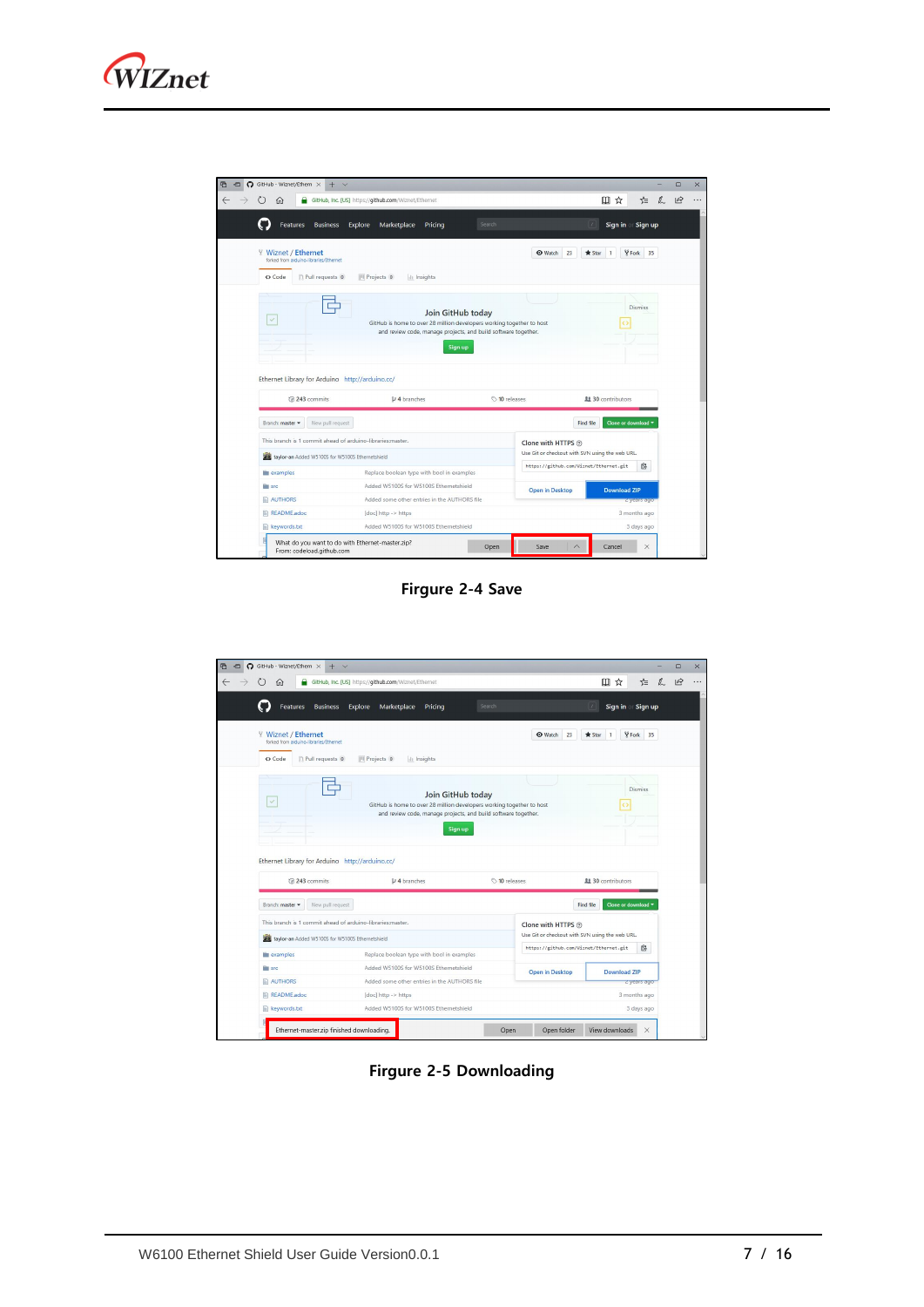

| ₩<br>$\overline{\mathbf{v}}$ Downloads |                                                    | $\Box$<br>$\times$<br>Ø<br>$\checkmark$ |  |  |  |  |
|----------------------------------------|----------------------------------------------------|-----------------------------------------|--|--|--|--|
|                                        | File<br>Home<br>Share<br>View                      |                                         |  |  |  |  |
| $\leftarrow$<br>v<br>$\rightarrow$     | > This PC > Downloads<br>个                         |                                         |  |  |  |  |
|                                        | $\hat{\phantom{a}}$<br>Size<br><b>Date</b><br>Name |                                         |  |  |  |  |
| <b>x</b> Quick access                  | Ethernet-master.zip<br>11/16/2018 1:30 PM<br>61 KB |                                         |  |  |  |  |
| <b>Concluive</b>                       |                                                    |                                         |  |  |  |  |
| This PC                                |                                                    |                                         |  |  |  |  |
| 3D Objects                             |                                                    |                                         |  |  |  |  |
| Desktop                                |                                                    |                                         |  |  |  |  |
| <b>Documents</b>                       |                                                    |                                         |  |  |  |  |
| Downloads                              |                                                    |                                         |  |  |  |  |
| Music                                  |                                                    |                                         |  |  |  |  |
| Pictures                               |                                                    |                                         |  |  |  |  |
| Videos                                 |                                                    |                                         |  |  |  |  |
| Local Disk (C:)                        |                                                    |                                         |  |  |  |  |
| Local Disk (D:)                        |                                                    |                                         |  |  |  |  |
| Local Disk (E:)                        |                                                    |                                         |  |  |  |  |
| DAPLINK (G:)                           |                                                    |                                         |  |  |  |  |
| DAPLINK (G:)                           |                                                    |                                         |  |  |  |  |
| Network                                |                                                    |                                         |  |  |  |  |
| <b>DESKTOP-TAYLOR</b>                  |                                                    |                                         |  |  |  |  |
| <b>KEVIN-PC</b>                        |                                                    |                                         |  |  |  |  |
| KIMYI-PC                               |                                                    |                                         |  |  |  |  |
| NAS2DUAL                               |                                                    |                                         |  |  |  |  |
| • Homegroup                            |                                                    |                                         |  |  |  |  |
|                                        |                                                    |                                         |  |  |  |  |
|                                        |                                                    |                                         |  |  |  |  |
|                                        |                                                    |                                         |  |  |  |  |
| 1 item                                 |                                                    | 胆量                                      |  |  |  |  |

<span id="page-7-0"></span>**Firgure 2-6 Download Complete**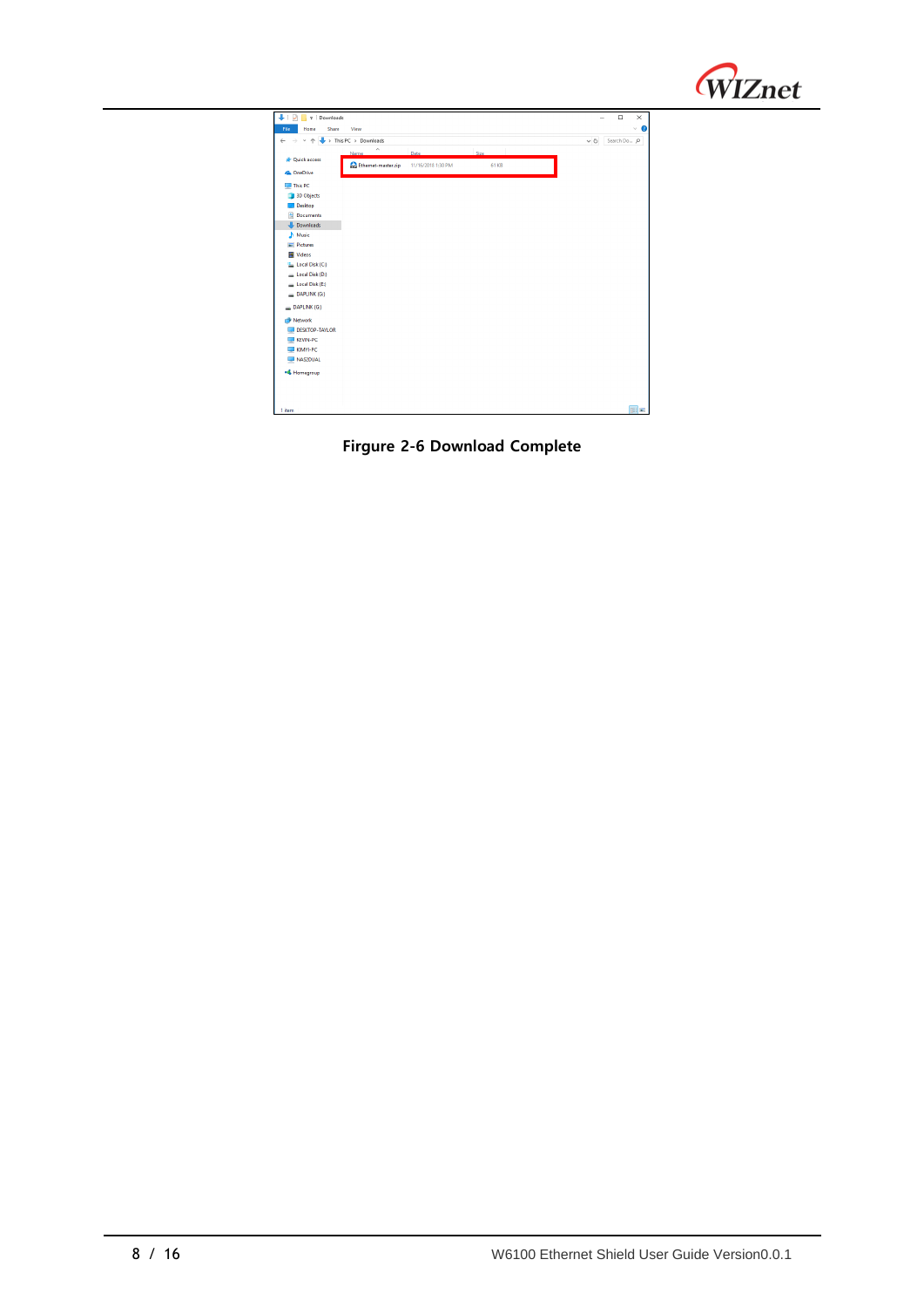

# <span id="page-8-0"></span>**3. Location**

Download한 Ethernet Library Source는 압축을 풀어 사용자의 Arduino Library directory에 복사한다.

경로는 일반적인 경우 다음과 같다.

"C:\Users\YOURID\Documents\Arduino\libraries"

| $\overline{\phantom{a}}$ libraries |                                 |                                                                                                                     | $\overline{\phantom{a}}$ | $\times$<br>◻ |
|------------------------------------|---------------------------------|---------------------------------------------------------------------------------------------------------------------|--------------------------|---------------|
| File<br>Home<br>Share              | View                            |                                                                                                                     |                          | $\vee$ 0      |
| $\leftarrow$                       |                                 | $\Rightarrow$ $\lor$ $\uparrow$ $\blacksquare$ « Local Disk (C:) > Users > taylor > Documents > Arduino > libraries | $\sim$ $\circ$           | Search lib p  |
|                                    | $\widehat{\phantom{a}}$<br>Name | <b>Date modified</b><br>Type                                                                                        | Size                     |               |
| <b>A</b> Quick access              | eadme.txt                       | 11/16/2018 5:33 PM<br><b>TXT File</b>                                                                               | 1 KB                     |               |
| <b>Co.</b> OneDrive                |                                 |                                                                                                                     |                          |               |
| $\blacksquare$ This PC             |                                 |                                                                                                                     |                          |               |
| Network                            |                                 |                                                                                                                     |                          |               |
| • Homegroup                        |                                 |                                                                                                                     |                          |               |
|                                    |                                 |                                                                                                                     |                          |               |
| 1 item                             |                                 |                                                                                                                     |                          | 胆固            |

**Firgure 3-1 Default user Libraries**

<span id="page-8-1"></span>

| $\overline{\mathbf{v}}$ libraries |                                 |                                                                                                                              | $\overline{\phantom{a}}$ | $\times$<br>□     |
|-----------------------------------|---------------------------------|------------------------------------------------------------------------------------------------------------------------------|--------------------------|-------------------|
| File<br>Share<br>Home             | View                            |                                                                                                                              |                          | Ø<br>$\checkmark$ |
| $\leftarrow$                      |                                 | $\Rightarrow$ $\sim$ $\uparrow$ $\uparrow$ $\bullet$ << Local Disk (C:) > Users > taylor > Documents > Arduino > libraries > | $\sim$ 0                 | Search lib P      |
| <b>A</b> Quick access             | $\widehat{\phantom{a}}$<br>Name | Date modified<br>Type                                                                                                        | Size                     |                   |
|                                   | Ethernet                        | 11/16/2018 5:37 PM<br><b>File folder</b>                                                                                     |                          |                   |
| <b>Conceptive</b>                 | Ħ<br>readme.txt                 | 11/16/2018 5:33 PM<br><b>TXT File</b>                                                                                        | 1 KB                     |                   |
| This PC                           |                                 |                                                                                                                              |                          |                   |
| Network                           |                                 |                                                                                                                              |                          |                   |
| • Homegroup                       |                                 |                                                                                                                              |                          |                   |
|                                   |                                 |                                                                                                                              |                          |                   |
| 1 item selected<br>2 items        |                                 |                                                                                                                              |                          | <b>BEE</b>        |

<span id="page-8-2"></span>**Firgure 3-2 Copy to default user Libraries**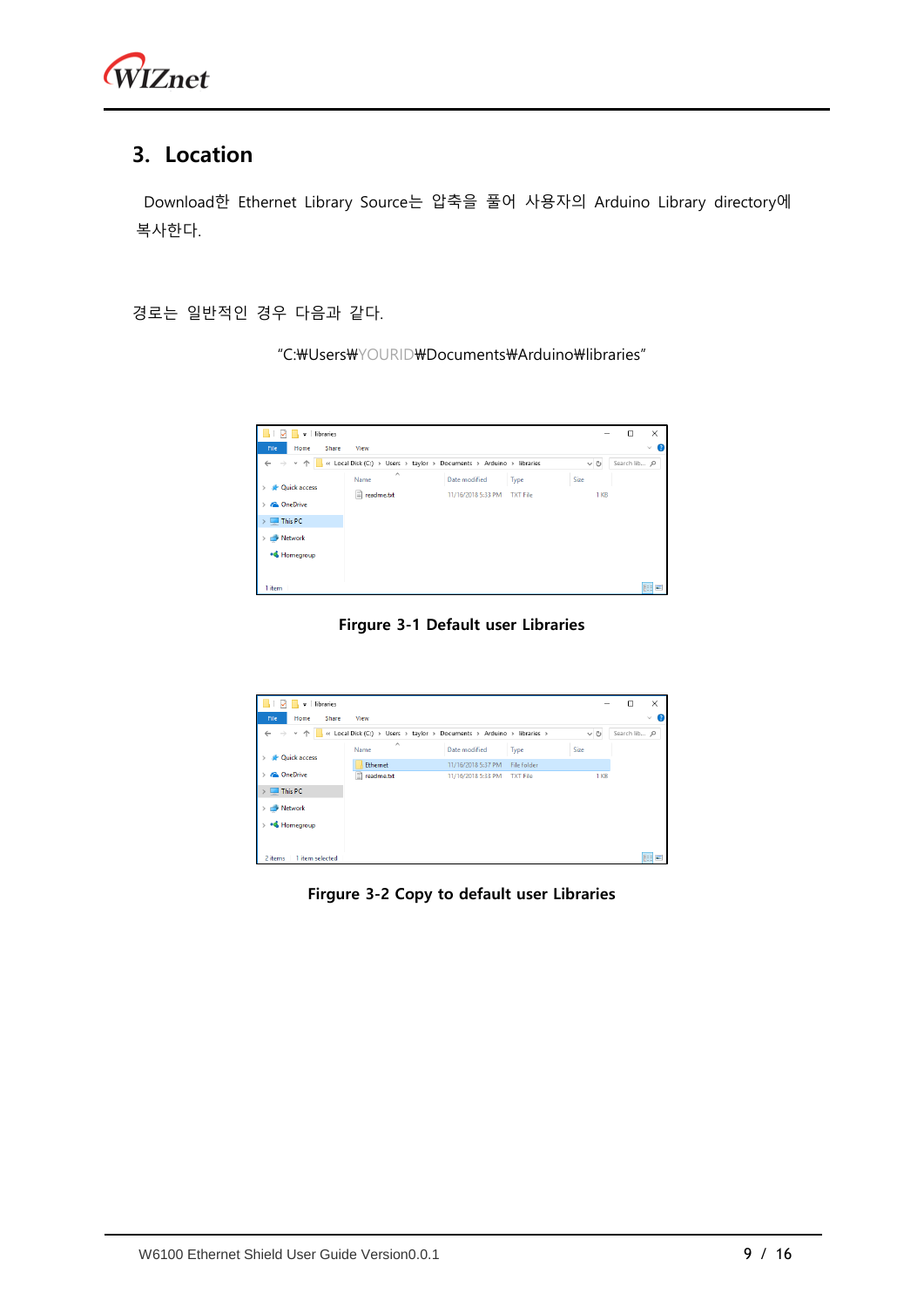

## <span id="page-9-0"></span>**4. Example**

복사한 Ethernet Library는 Arduino IDE에서 Example을 실행하여 정상 동작을 확인할 수 있다. 아래는 Ethernet Library의 Example 중 ChatServer를 Arduino UNO Board에 W6100 Ethernet Shield로 실행한 예이다. 다른 Example은 Arduino Site<sup>6</sup> (RESOURCES > TUTORIAL > EXAMPLE FROM LIBRARYIES > Ethernet Library)를 참조하라.

#### <span id="page-9-1"></span>4.1 ChatServer

Arduino IDE를 실행하여 File -> Examples -> Ethernet -> ChatServer를 선택 한다.



**Firgure 4-1 Arduino IDE**

<span id="page-9-2"></span>-

<sup>6</sup> <https://www.arduino.cc/en/Tutorial/LibraryExamples>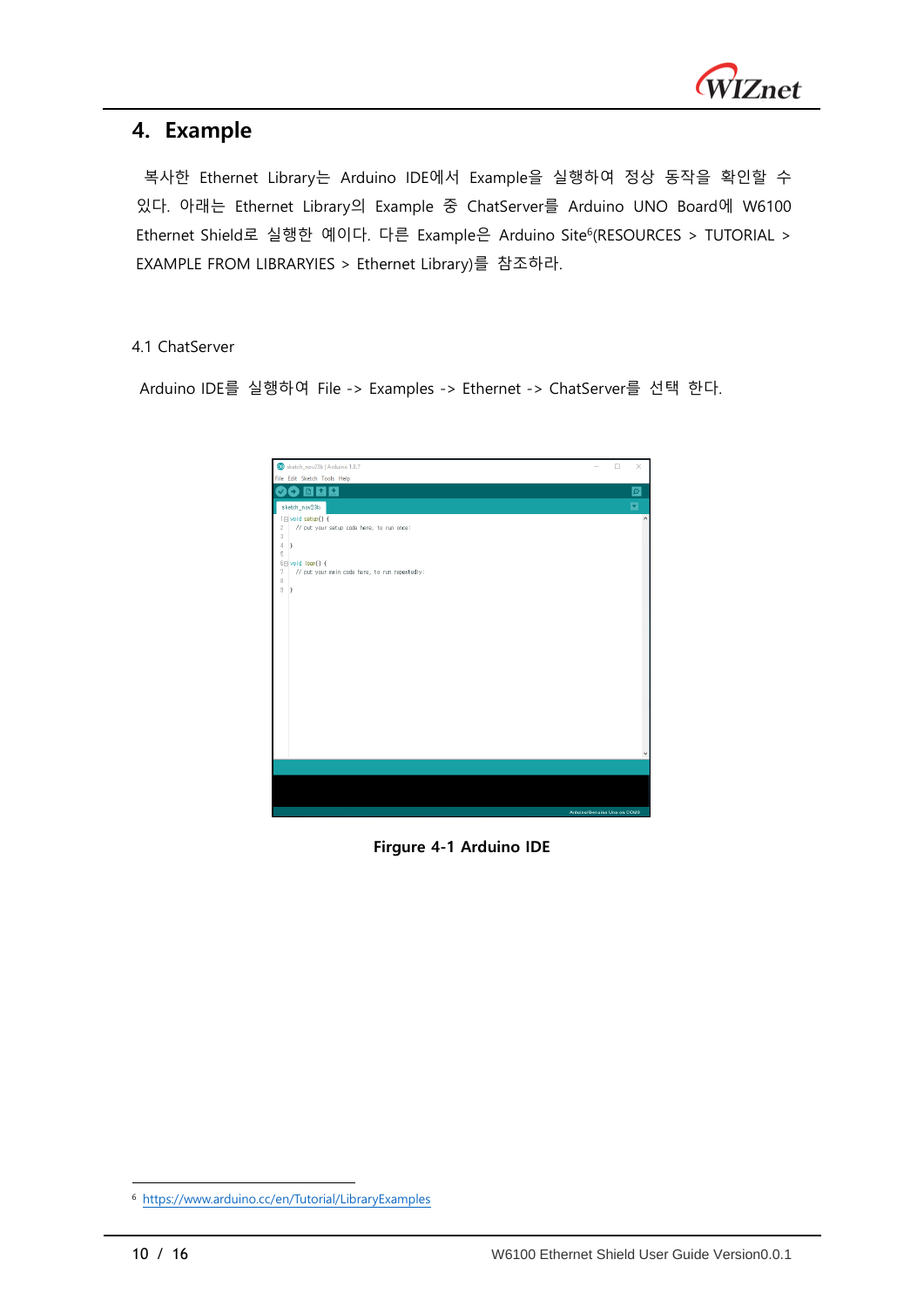

<span id="page-10-0"></span>

**Firgure 4-2 Ethernet ChatServer**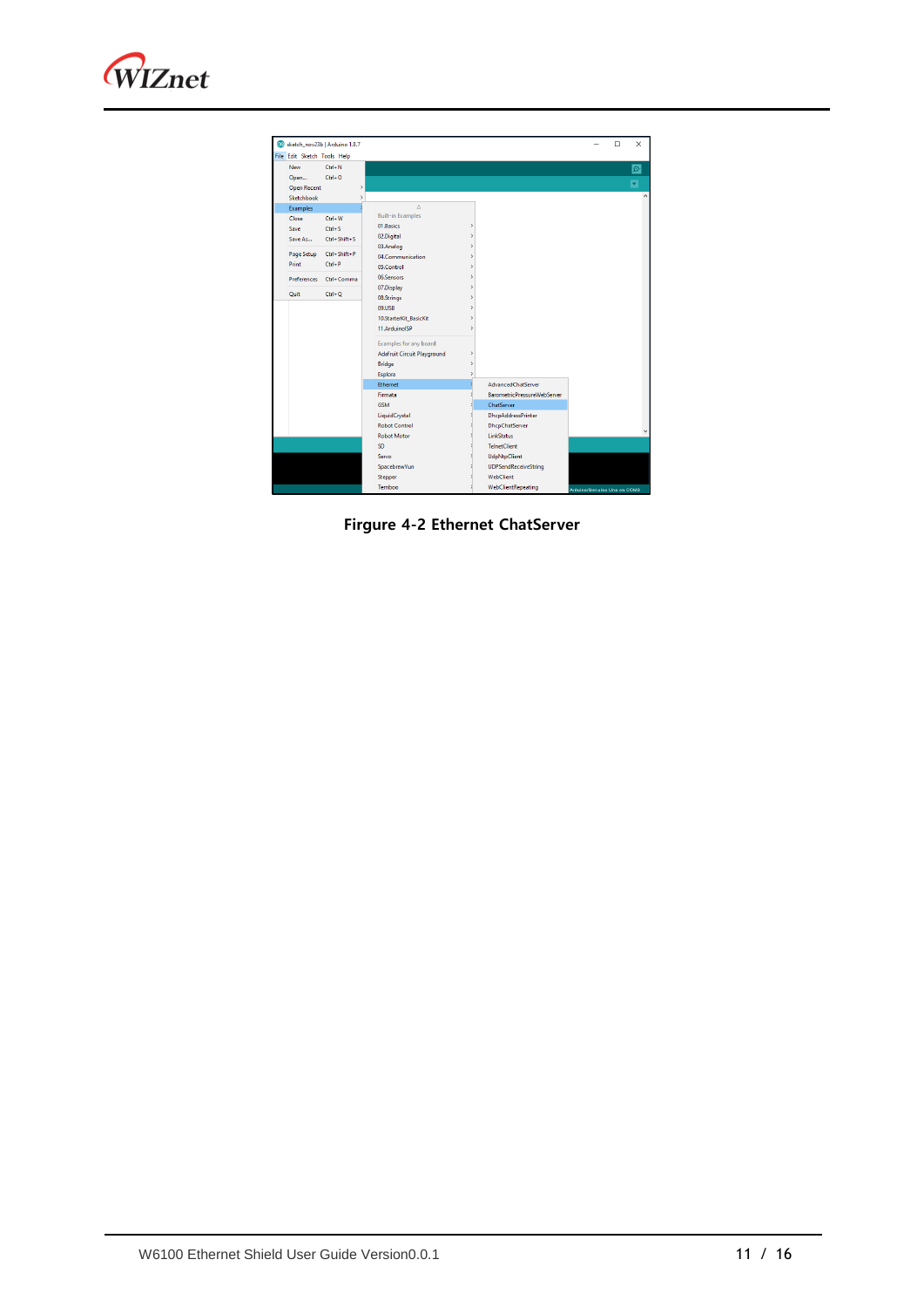

#### <span id="page-11-0"></span>4.2 Set Network

Chatserver Example을 실행하기 위해 사용자의 환경에 맞춰 W6100 Ethernet Shield의 Network(IP, DNS, GATEWAY, SUBNET, PORT)를 설정한다.



**Firgure 4-3 ChatServer**

<span id="page-11-1"></span>

<span id="page-11-2"></span>**Firgure 4-4 Set Network**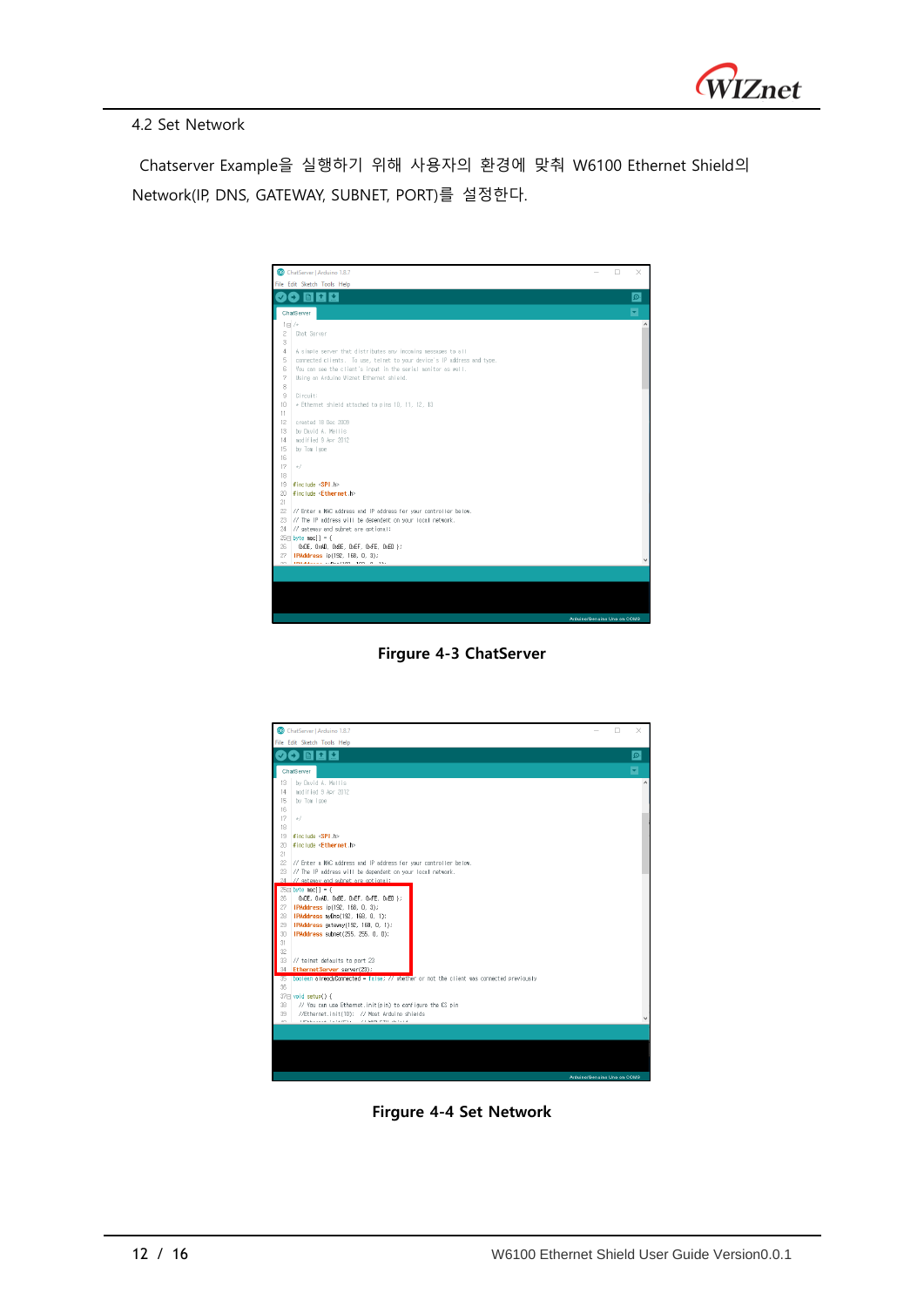

#### <span id="page-12-0"></span>4.3 Uploading

Network를 설정하고 Arduino Board에 Uploading한다. 사용자는 Uploading하기에 앞서 반 드시 Board가 Arduino IDE에서 사용 가능한 상태인지 확인한다.

|                              | CO ChatServer   Arduino 1.8.7                                                                                                                                     |                             | п | $\times$      |
|------------------------------|-------------------------------------------------------------------------------------------------------------------------------------------------------------------|-----------------------------|---|---------------|
|                              | File Edit Sketch Tools Help<br>全体<br><b>B</b><br>٠                                                                                                                |                             |   | lo.           |
|                              |                                                                                                                                                                   |                             |   |               |
|                              | ChatServer                                                                                                                                                        |                             |   |               |
| $1 \boxtimes$ /*             |                                                                                                                                                                   |                             |   |               |
| $\mathfrak{p}$<br>3          | Chat Server                                                                                                                                                       |                             |   |               |
| 4                            | A simple server that distributes any incoming messages to all                                                                                                     |                             |   |               |
| 5                            | connected clients. To use, telnet to your device's IP address and type.                                                                                           |                             |   |               |
| 6                            | You can see the client's input in the serial monitor as well.                                                                                                     |                             |   |               |
| 7                            | Using an Arduino Viznet Ethernet shield.                                                                                                                          |                             |   |               |
| 8                            |                                                                                                                                                                   |                             |   |               |
| 9                            | Circuit:                                                                                                                                                          |                             |   |               |
| $1 \cap$                     | + Ethernet shield attached to pins 10, 11, 12, 13                                                                                                                 |                             |   |               |
| 11                           |                                                                                                                                                                   |                             |   |               |
| 12                           | created 18 Dec 2009                                                                                                                                               |                             |   |               |
| 13                           | by David A. Mellis                                                                                                                                                |                             |   |               |
| 14                           | nodified 9 Apr 2012                                                                                                                                               |                             |   |               |
| 15                           | by Tom Isce                                                                                                                                                       |                             |   |               |
| 16                           |                                                                                                                                                                   |                             |   |               |
| 17                           | $+1$                                                                                                                                                              |                             |   |               |
| 18                           |                                                                                                                                                                   |                             |   |               |
| 19                           | #include <spl.h></spl.h>                                                                                                                                          |                             |   |               |
| 20 <sub>1</sub>              | finature -Fthornet by                                                                                                                                             |                             |   |               |
|                              | Uploading                                                                                                                                                         |                             |   |               |
|                              | 100112-010                                                                                                                                                        |                             |   |               |
|                              |                                                                                                                                                                   |                             |   |               |
|                              | avrdude: AVR device initialized and ready to accept instructions                                                                                                  |                             |   |               |
|                              | <b>100X 0.01s</b> 100X 0.01s<br>Reading   ################                                                                                                        |                             |   |               |
|                              |                                                                                                                                                                   |                             |   |               |
|                              |                                                                                                                                                                   |                             |   |               |
|                              | avrdude: Device signature = Oxle950f (probably m328p)<br>avrdude: reading input file "C:WUsersWtaylorWAppDataWLocalWTempWarduino_build_619538/ChatServer.ino.hex" |                             |   |               |
|                              | avrdude: writing flash (12794 bytes):                                                                                                                             |                             |   |               |
|                              |                                                                                                                                                                   |                             |   |               |
|                              |                                                                                                                                                                   |                             |   |               |
| $\left\langle \right\rangle$ |                                                                                                                                                                   |                             |   | $\rightarrow$ |
|                              |                                                                                                                                                                   | Arduino/Genuino Uno on COM9 |   |               |

**Firgure 4-5 Uploading**

<span id="page-12-1"></span>

<span id="page-12-2"></span>**Firgure 4-6 Done Uploading**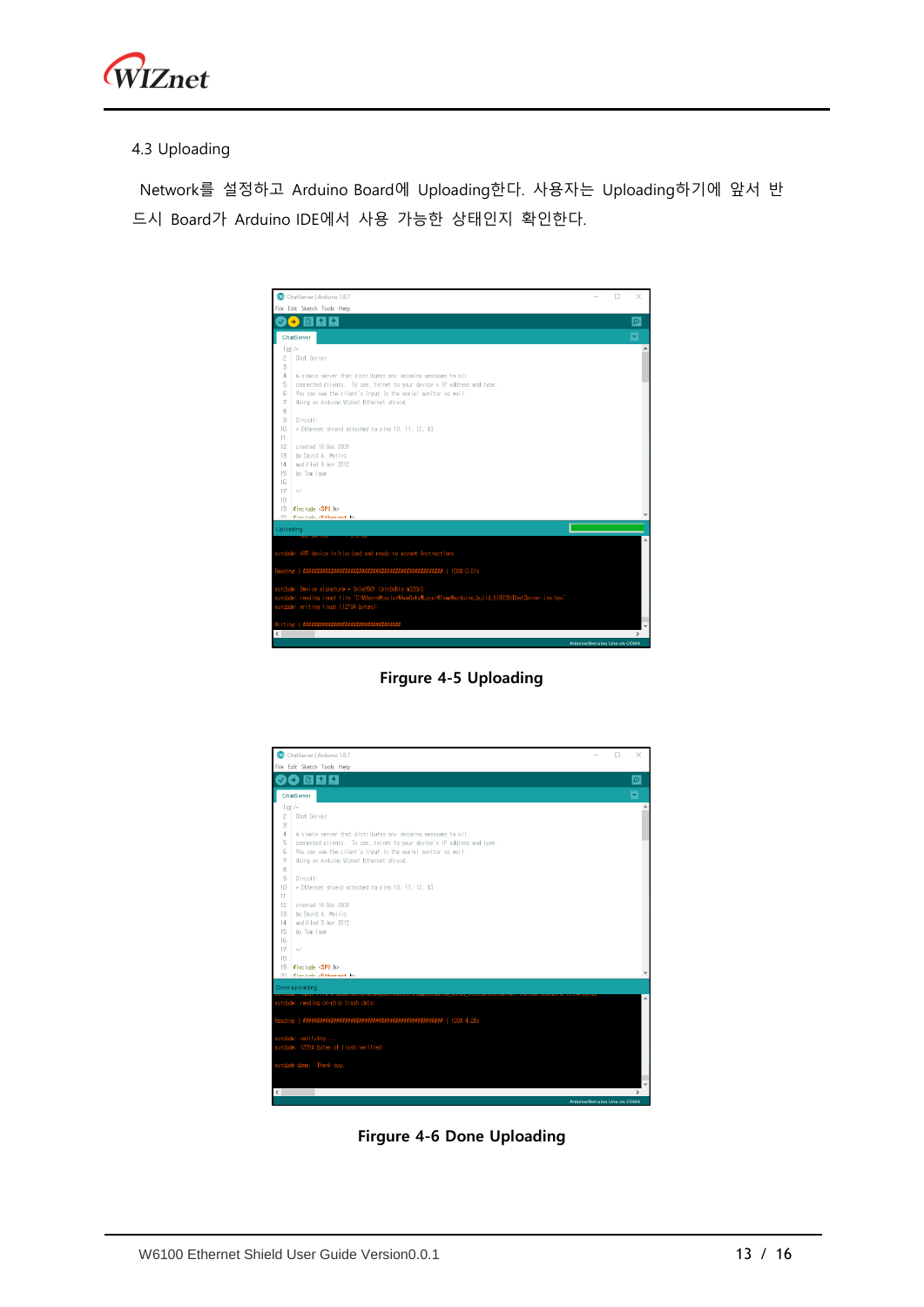

<span id="page-13-0"></span>4.4 Run

Example ChatServer는 Arduino Board가 EthernetShield를 사용하여 TCP Client에서 수신한 String을 Serial Monitor에 출력하고, TCP Client에 전송한다. Serial Monitor를 통해 TCP Client 접속과 수신한 String를 확인할 수 있다.

사용자는 TCP Client를 실행하여 설정한 Network 정보로 Arduino Board의 EthernetShield 에 접속하고, String을 전송한다. 아래는 Hercules를 실행하여 TCP Client로 접속하고, String 'Hi'를 전송한 예이다.

'Figure 4-4 Set Network'에 따라 TCP Client가 접속할 Sever IP는 192.168.0.3이며, Port는 23 이다.

<span id="page-13-1"></span>

**Firgure 4-7 Run Serial Monitor**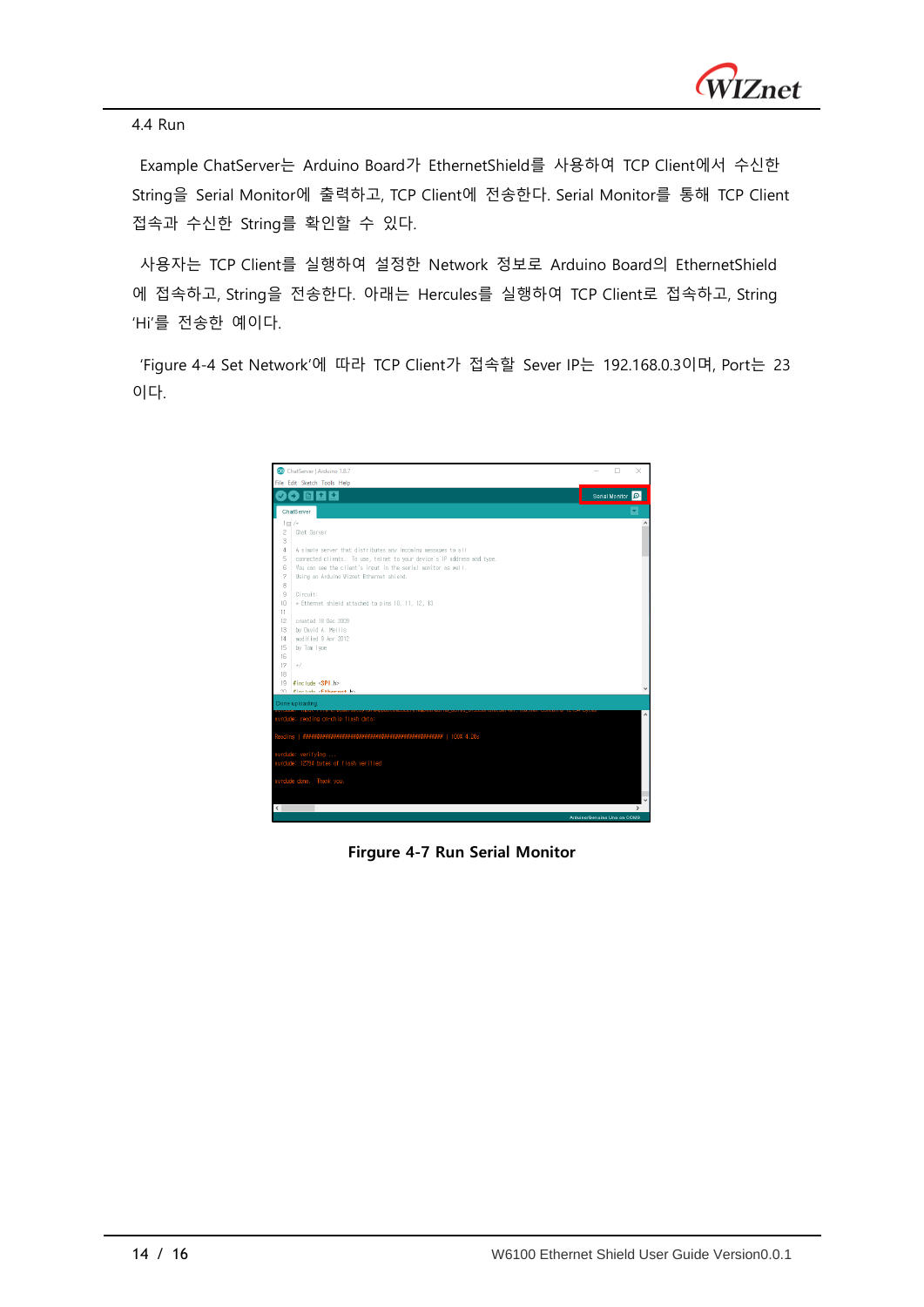

| CO COM9                          | $\overline{\phantom{0}}$                           | $\Box$ | $\times$     |
|----------------------------------|----------------------------------------------------|--------|--------------|
|                                  |                                                    |        | Send         |
| Serial Initialize Complete       |                                                    |        |              |
| Chat server address: 192.168.0.3 |                                                    |        |              |
|                                  |                                                    |        |              |
|                                  |                                                    |        |              |
|                                  |                                                    |        |              |
|                                  |                                                    |        |              |
|                                  |                                                    |        |              |
|                                  |                                                    |        |              |
|                                  |                                                    |        |              |
|                                  |                                                    |        |              |
|                                  |                                                    |        |              |
|                                  |                                                    |        |              |
|                                  |                                                    |        |              |
|                                  |                                                    |        |              |
|                                  |                                                    |        |              |
|                                  |                                                    |        |              |
|                                  |                                                    |        |              |
|                                  |                                                    |        |              |
|                                  |                                                    |        |              |
|                                  |                                                    |        |              |
|                                  |                                                    |        |              |
|                                  |                                                    |        |              |
|                                  |                                                    |        |              |
|                                  |                                                    |        |              |
|                                  |                                                    |        |              |
|                                  |                                                    |        |              |
|                                  |                                                    |        |              |
|                                  |                                                    |        |              |
|                                  |                                                    |        |              |
|                                  |                                                    |        |              |
|                                  |                                                    |        |              |
| ☑ Autoscroll 2 Show timestamp    | Newline<br>9600 baud<br>$\checkmark$<br>$\backsim$ |        | Clear output |

**Firgure 4-8 Serial Monitor**

<span id="page-14-0"></span>

| Hercules SETUP utility by HW-group.com                               |                    | $\times$                      |
|----------------------------------------------------------------------|--------------------|-------------------------------|
| UDP Setup   Serial TCP Client   TCP Server   UDP   Test Mode   About |                    |                               |
| Beceived/Sent data                                                   |                    |                               |
| Connecting to 192.168.0.3                                            | TCP                |                               |
| Connected to 192.168.0.3                                             | Module IP          | Port                          |
| HiHello, client!                                                     | 192.168.0.3        | 123                           |
| H1                                                                   |                    |                               |
|                                                                      | Ping               | X Disconnect                  |
|                                                                      | TEA authorization  |                               |
|                                                                      | $\sqcap$ TEA key   |                               |
|                                                                      |                    | 1: 01020304 3: 090A0BOC       |
|                                                                      | 2: 05060708        | 4: 000E0F10                   |
|                                                                      | Authorization code |                               |
|                                                                      |                    | 8                             |
|                                                                      | PortStore test:    |                               |
|                                                                      | MVT disable        |                               |
|                                                                      |                    |                               |
|                                                                      |                    | Received test data            |
|                                                                      | F Redirect to UDP  |                               |
| Send                                                                 |                    |                               |
| Πi<br>F HEX Send                                                     |                    | ${\sf H}{\sf U}{\sf J}$ group |
| F HEX Send                                                           |                    | www.HW-group.com              |
|                                                                      |                    | <b>Hercules SETUP atility</b> |
| F HEX Send                                                           |                    | Version 328                   |

<span id="page-14-1"></span>**Firgure 4-9 TCP Client mode Hercules**